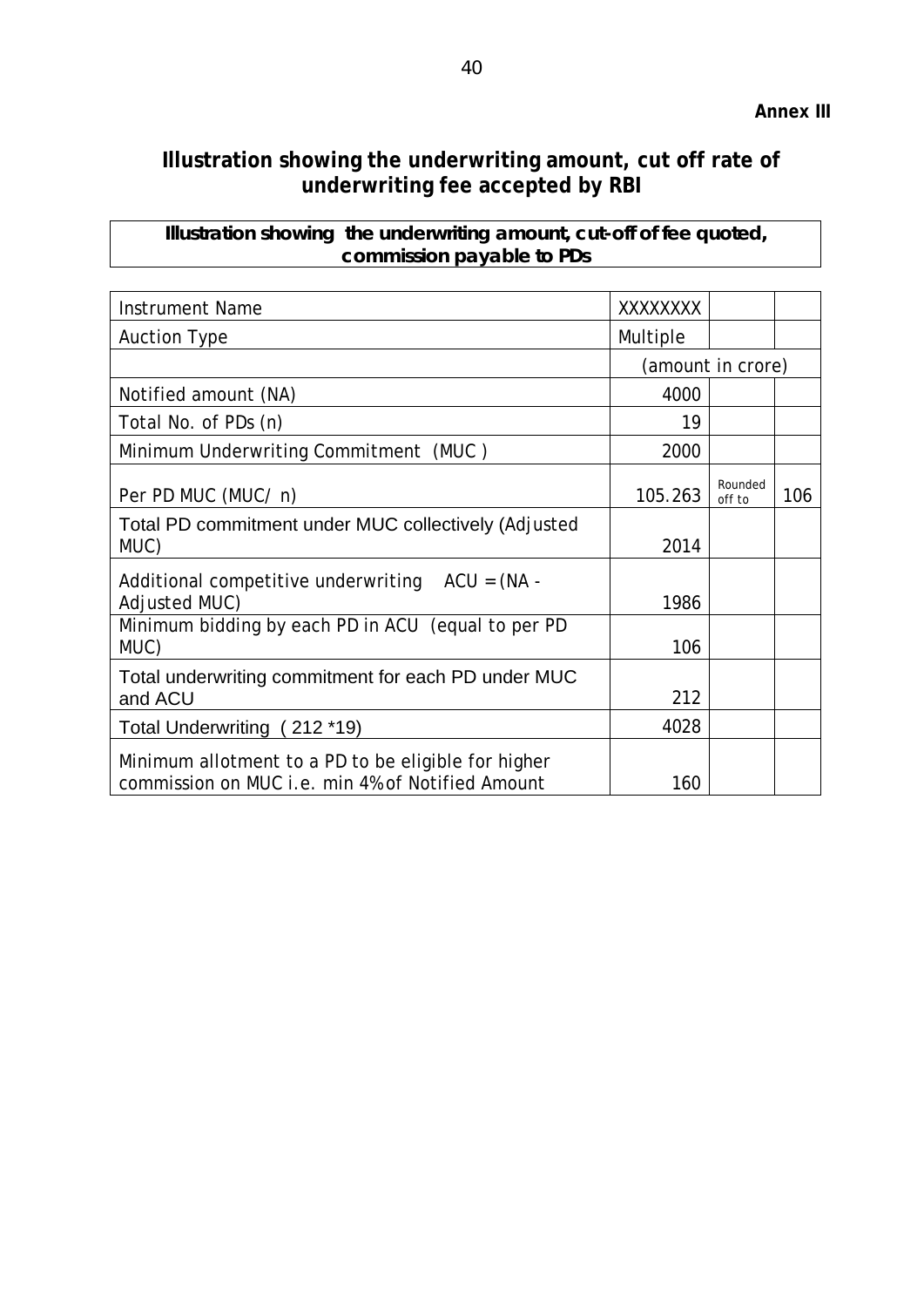| S.<br><b>No</b>                                                                                            | PDs<br>participated<br>in U/W<br>auction | Amount<br>of bid<br>in ACU<br>(Rs.<br>Crore) | Cumulative<br>Amount<br>(Rs. Cr)                | Underwriting<br>fee (in paise<br>$/$ Rs. 100)       | Amount<br>of bid *<br>U/w<br>fee | Remarks                     | Weighted<br>Average<br>underwriting<br>fee (paise /<br>Rs. 100) |
|------------------------------------------------------------------------------------------------------------|------------------------------------------|----------------------------------------------|-------------------------------------------------|-----------------------------------------------------|----------------------------------|-----------------------------|-----------------------------------------------------------------|
| 1                                                                                                          | A                                        | 150                                          | 150                                             | 1.52                                                | 228.00                           |                             | 1.52                                                            |
| $\overline{2}$                                                                                             | B                                        | 155                                          | 305                                             | 2.56                                                | 396.80                           |                             | 2.05                                                            |
| 3                                                                                                          | A                                        | 60                                           | 365                                             | 3.50                                                | 210.00                           | <b>Three</b><br>lowest bids | 2.29                                                            |
| 4                                                                                                          | $\mathsf C$                              | 95                                           | 460                                             | 3.70                                                | 351.50                           |                             | 2.58                                                            |
| 5                                                                                                          | B                                        | 200                                          | 660                                             | 3.94                                                | 788.00                           |                             | 2.99                                                            |
| 6                                                                                                          | B                                        | 25                                           | 685                                             | 4.00                                                | 100.00                           |                             | 3.03                                                            |
| $\overline{7}$                                                                                             | D                                        | 120                                          | 805                                             | 4.00                                                | 480.00                           |                             | 3.17                                                            |
| 8                                                                                                          | E                                        | 95                                           | 900                                             | 4.49                                                | 426.55                           |                             | 3.31                                                            |
| 9                                                                                                          | F                                        | 70                                           | 970                                             | 4.50                                                | 315.00                           |                             | 3.40                                                            |
| 10                                                                                                         | G                                        | 50                                           | 1020                                            | 4.75                                                | 237.50                           |                             | 3.46                                                            |
| 11                                                                                                         | E                                        | 115                                          | 1135                                            | 4.90                                                | 563.50                           |                             | 3.61                                                            |
| 12                                                                                                         | $\mathsf C$                              | 90                                           | 1225                                            | 4.94                                                | 444.60                           |                             | 3.71                                                            |
| 13                                                                                                         | F                                        | 220                                          | 1445                                            | 4.95                                                | 1089.00                          |                             | 3.90                                                            |
| 14                                                                                                         | G                                        | 200                                          | 1645                                            | 5.00                                                | 1000.00                          |                             | 4.03                                                            |
| 15                                                                                                         | H                                        | 120                                          | 1765                                            | 5.00                                                | 600.00                           |                             | 4.10                                                            |
| 16                                                                                                         |                                          | 120                                          | 1885                                            | 5.00                                                | 600.00                           |                             | 4.15                                                            |
| 17                                                                                                         |                                          | 109                                          | 1994                                            | 5.00                                                | 545.00                           | <b>CUT-OFF</b>              | 4.20                                                            |
| 18                                                                                                         |                                          | 25                                           | 2019                                            | 5.50                                                | 137.50                           |                             | 4.22                                                            |
| 19                                                                                                         | J                                        | 120                                          | 2139                                            | 5.94                                                | 712.80                           |                             | 4.31                                                            |
| 20                                                                                                         | K                                        | 120                                          | 2259                                            | 6.00                                                | 720.00                           |                             | 4.40                                                            |
| 21                                                                                                         | L                                        | 120                                          | 2379                                            | 6.00                                                | 720.00                           |                             | 4.48                                                            |
| 22                                                                                                         | M                                        | 55                                           | 2434                                            | 6.50                                                | 357.50                           |                             | 4.53                                                            |
| 23                                                                                                         | N                                        | 120                                          | 2554                                            | 6.94                                                | 832.80                           |                             | 4.64                                                            |
| 24                                                                                                         | $\mathcal{O}$                            | 120                                          | 2674                                            | 7.00                                                | 840.00                           |                             | 4.75                                                            |
| 25                                                                                                         | P                                        | 120                                          | 2794                                            | 7.00                                                | 840.00                           |                             | 4.84                                                            |
| 26                                                                                                         | Q                                        | 120                                          | 2914                                            | 7.00                                                | 840.00                           |                             | 4.93                                                            |
| 27                                                                                                         | $\mathsf R$                              | 106                                          | 3020                                            | 8.00                                                | 848.00                           |                             | 5.04                                                            |
| 28                                                                                                         | $\mathsf{S}$                             | 106                                          | 3126                                            | 8.50                                                | 901.00                           |                             | 5.16                                                            |
| 29                                                                                                         | M                                        | 80                                           | 3206                                            | 9.00                                                | 720.00                           |                             | 5.25                                                            |
| 30                                                                                                         | K                                        | 100                                          | 3306                                            | 9.25                                                | 925.00                           |                             | 5.38                                                            |
| Rate of commission payable to PDs on MUC for those who<br>have been allotted an amount >= 4% of ACU amount |                                          |                                              | 4.20<br>(weighted average of all allotted bids) |                                                     |                                  |                             |                                                                 |
| Rate of commission payable to other PDs on MUC                                                             |                                          |                                              |                                                 | 2.29<br>(weighted average of the three lowest bids) |                                  |                             |                                                                 |

**Bids submitted under Additional Competitive Underwriting Auction**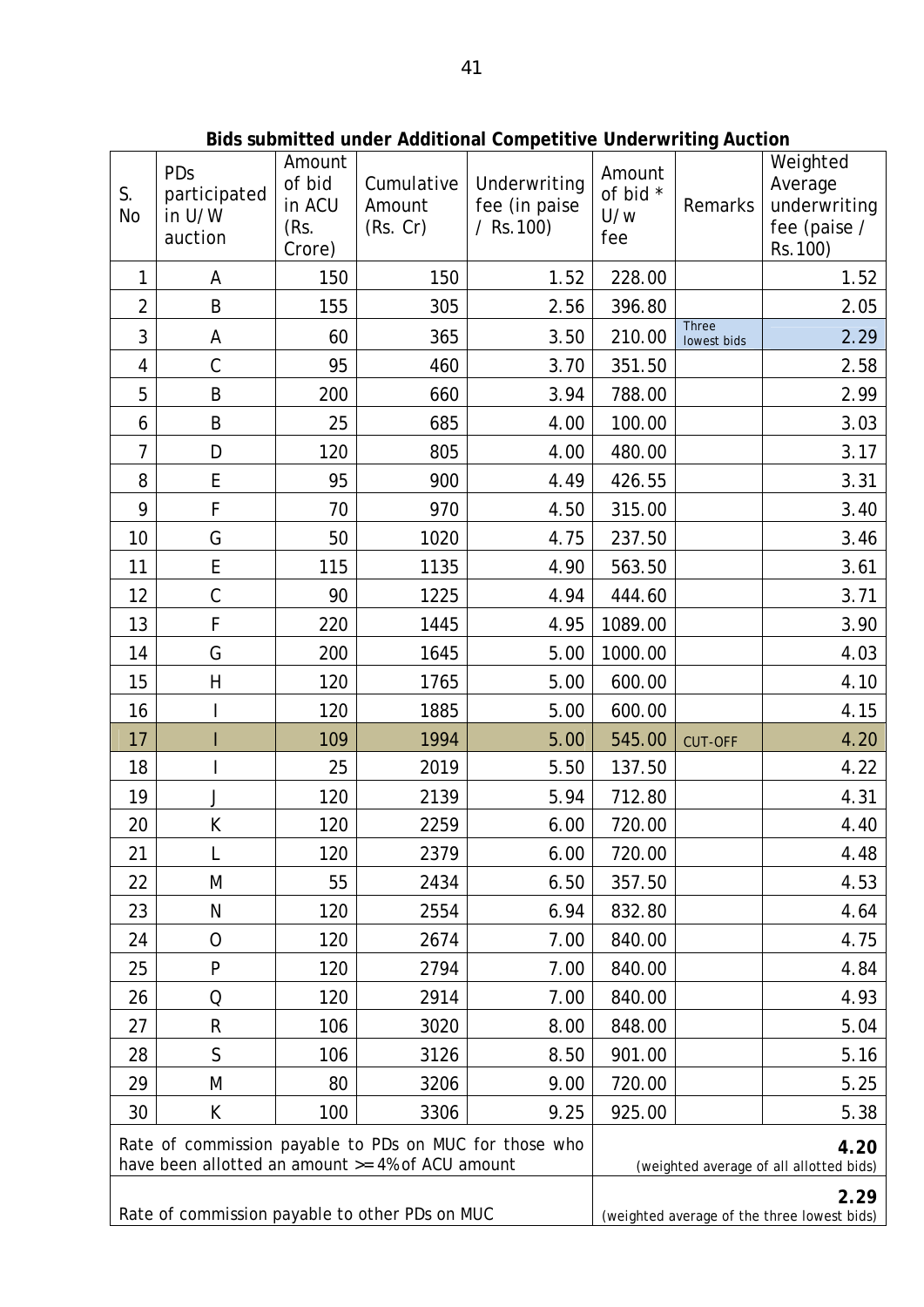| PD Wise eligible commission on ACU and ACU Allotment |                                          |                                                    |                                                       |  |  |  |  |
|------------------------------------------------------|------------------------------------------|----------------------------------------------------|-------------------------------------------------------|--|--|--|--|
| [a]                                                  | [b]                                      | [c]                                                | $[d] = \{ [b]^* 10000000^* [c] / 100 \} / 100$        |  |  |  |  |
| Successful<br>PDs                                    | Successful<br>bids in<br>ACU (Rs.<br>Cr) | Underwriting<br>fee bid<br>(in paise /<br>Rs. 100) | <b>Bid wise commission</b><br>payable on ACU (In Rs.) |  |  |  |  |
| А                                                    | 150                                      | 1.52                                               | 228,000.00                                            |  |  |  |  |
| А                                                    | 60                                       | 3.50                                               | 210,000.00                                            |  |  |  |  |
| <b>A Total</b>                                       | 210                                      |                                                    | 438,000.00                                            |  |  |  |  |
| B                                                    | 155                                      | 2.56                                               | 396,800.00                                            |  |  |  |  |
| B                                                    | 200                                      | 3.94                                               | 788,000.00                                            |  |  |  |  |
| B                                                    | 25                                       | 4.00                                               | 100,000.00                                            |  |  |  |  |
| <b>B</b> Total                                       | 380                                      |                                                    | 1,284,800.00                                          |  |  |  |  |
| С                                                    | 95                                       | 3.70                                               | 351,500.00                                            |  |  |  |  |
| C                                                    | 90                                       | 4.94                                               | 444,600.00                                            |  |  |  |  |
| <b>C</b> Total                                       | 185                                      |                                                    | 796,100.00                                            |  |  |  |  |
| D                                                    | 120                                      | 4.00                                               | 480,000.00                                            |  |  |  |  |
| <b>D</b> Total                                       | 120                                      |                                                    | 480,000.00                                            |  |  |  |  |
| E                                                    | 95                                       | 4.49                                               | 426,550.00                                            |  |  |  |  |
| E                                                    | 115                                      | 4.90                                               | 563,500.00                                            |  |  |  |  |
| <b>E</b> Total                                       | 210                                      |                                                    | 990,050.00                                            |  |  |  |  |
| F                                                    | 70                                       | 4.50                                               | 315,000.00                                            |  |  |  |  |
| F                                                    | 220                                      | 4.95                                               | 1,089,000.00                                          |  |  |  |  |
| <b>F</b> Total                                       | 290                                      |                                                    | 1,404,000.00                                          |  |  |  |  |
| G                                                    | 50                                       | 4.75                                               | 237,500.00                                            |  |  |  |  |
| G                                                    | 200                                      | 5.00                                               | 1,000,000.00                                          |  |  |  |  |
| <b>G</b> Total                                       | 250                                      |                                                    | 1,237,500.00                                          |  |  |  |  |
| Η                                                    | 120                                      | 5.00                                               | 600,000.00                                            |  |  |  |  |
| <b>H</b> Total                                       | 120                                      |                                                    | 600,000.00                                            |  |  |  |  |
|                                                      | 120                                      | 5.00                                               | 600,000.00                                            |  |  |  |  |
|                                                      | 101                                      | 5.00                                               | 505,000.00                                            |  |  |  |  |
| I Total                                              | 221                                      |                                                    | 1,105,000.00                                          |  |  |  |  |